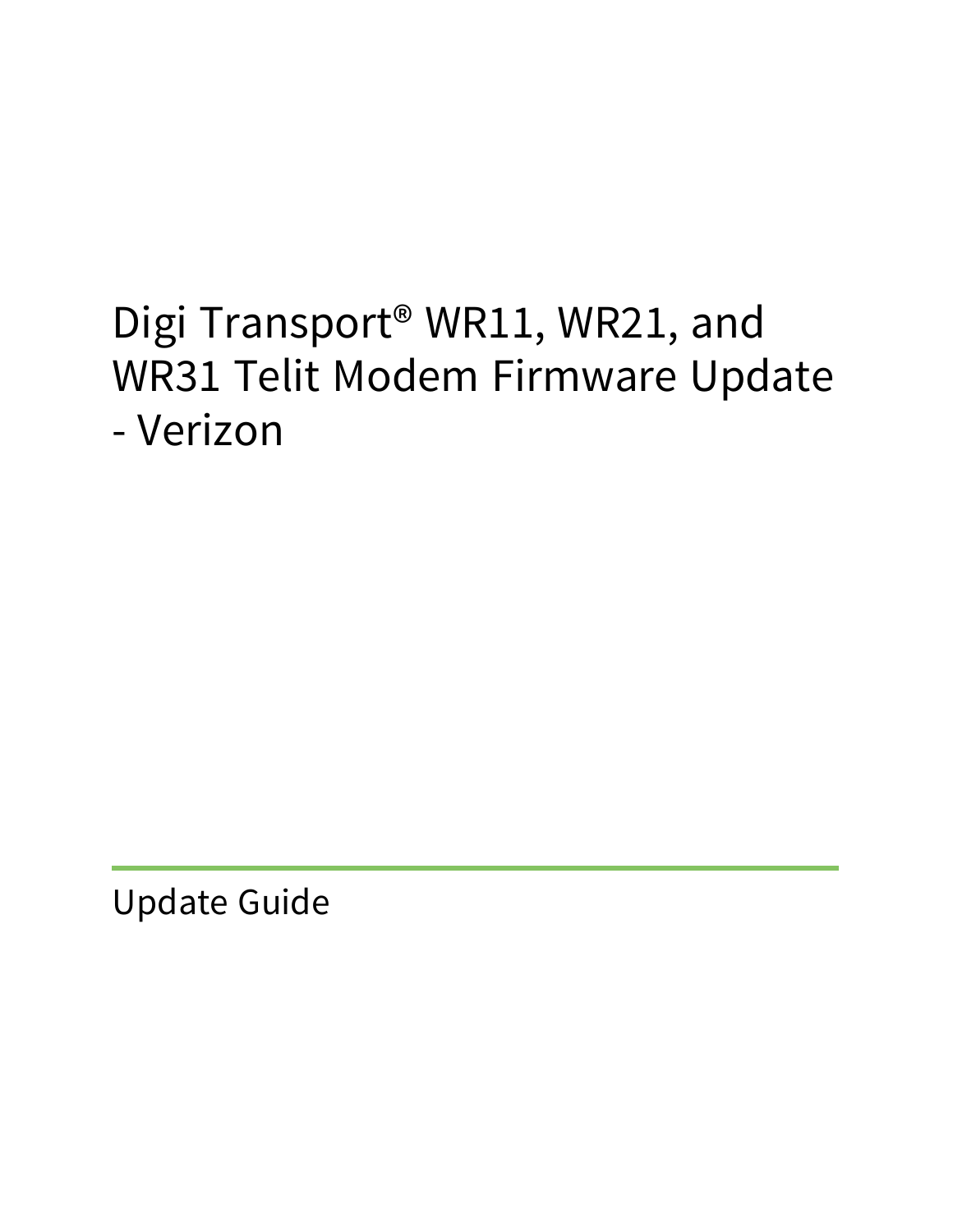### **Revision history—90002340**

| <b>Revision</b> | <b>NDate</b>  | Description     |
|-----------------|---------------|-----------------|
|                 | February 2019 | Initial release |

### **Trademarks and copyright**

Digi, Digi International, and the Digi logo are trademarks or registered trademarks in the United States and other countries worldwide. All other trademarks mentioned in this document are the property of their respective owners.

© 2019 Digi International Inc. All rights reserved.

### **Disclaimers**

Information in this document is subject to change without notice and does not represent a commitment on the part of Digi International. Digi provides this document "as is," without warranty of any kind, expressed or implied, including, but not limited to, the implied warranties of fitness or merchantability for a particular purpose. Digi may make improvements and/or changes in this manual or in the product(s) and/or the program(s) described in this manual at any time.

### **Warranty**

To view product warranty information, go to the following website: [www.digi.com/howtobuy/terms](http://www.digi.com/howtobuy/terms)

### **Send comments**

**Documentation feedback**: To provide feedback on this document, send your comments to [techcomm@digi.com](mailto:techcomm@digi.com).

### **Technical support**

**Digi Technical Support**: Digi offers multiple technical support plans and service packages to help our customers get the most out of their Digi product. For information on Technical Support plans and pricing, visit us at [www.digi.com/support](http://www.digi.com/support). For questions or assistance contact Technical Support at [tech.support@digi.com.](mailto:tech.support@digi.com)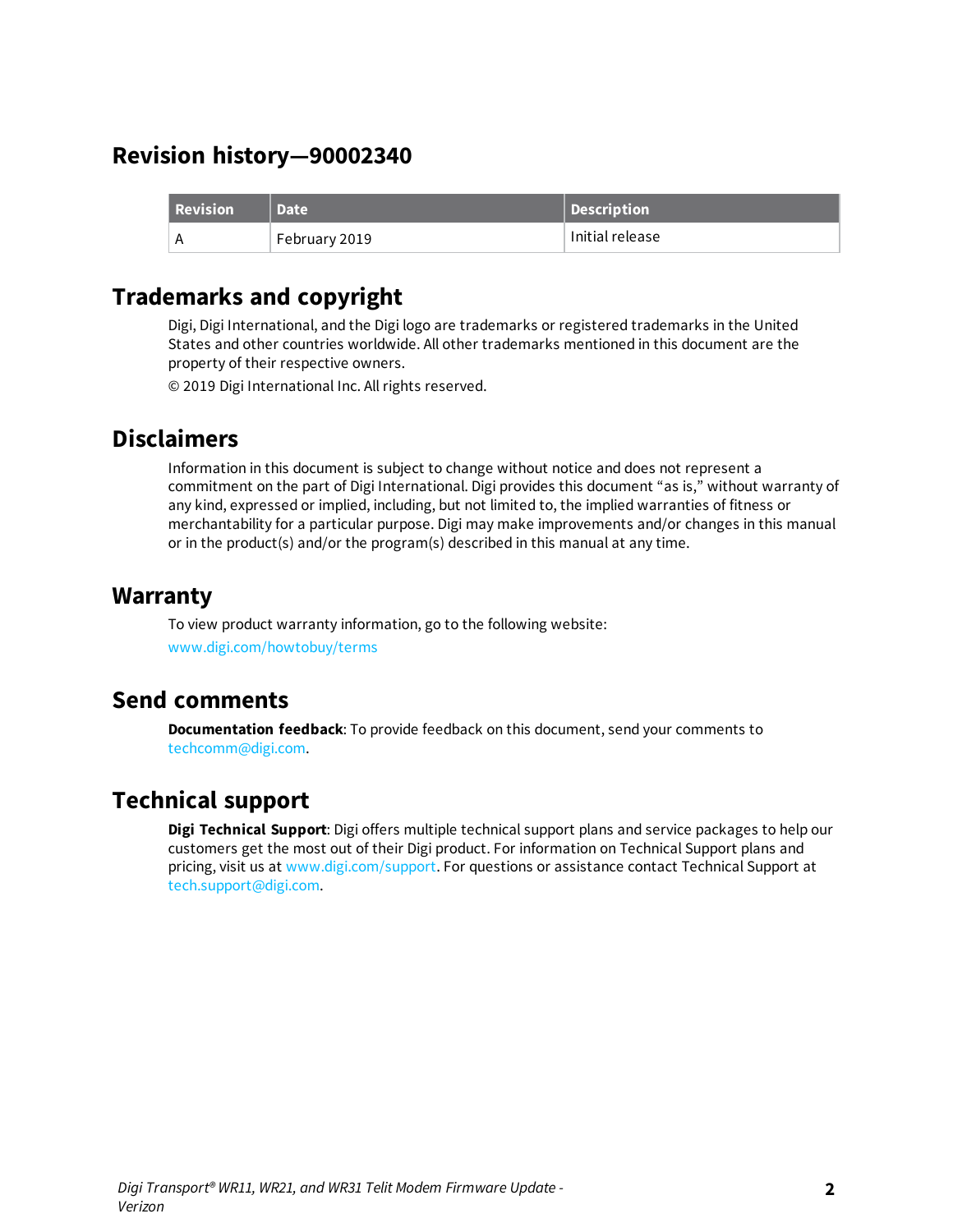# **Contents**

Verizon network changes: Digi [Transport](#page-3-0) WR11, WR21, and WR31

### [Determine](#page-4-0) if an update is needed

### Update the Modem [Firmware](#page-5-0)

| Method 3: Update the modem firmware using a local LAN connection 11 |
|---------------------------------------------------------------------|
|                                                                     |
|                                                                     |
|                                                                     |
|                                                                     |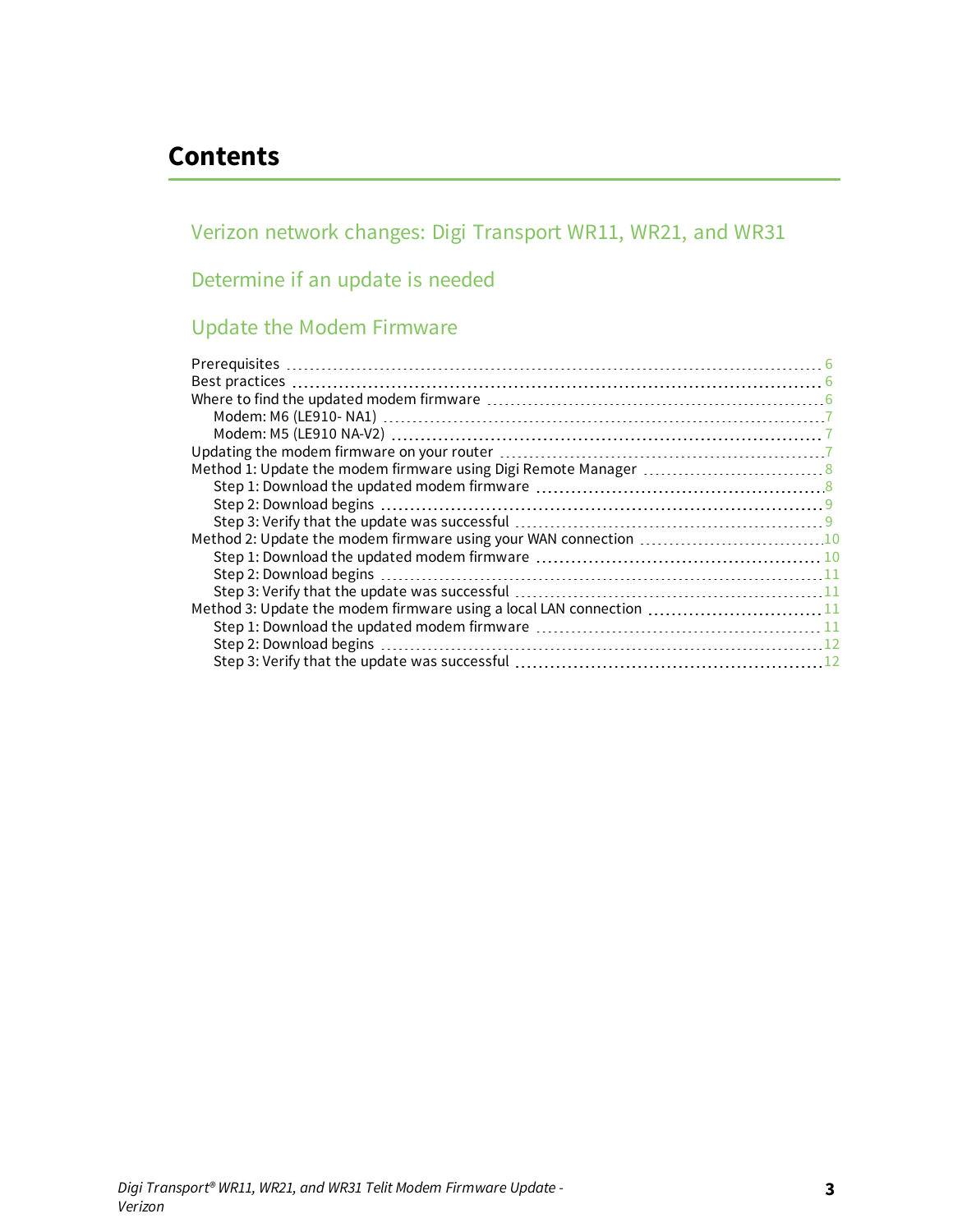# <span id="page-3-0"></span>**Verizon network changes: Digi Transport WR11, WR21, and WR31**

This document describes how to update cellular modem firmware to comply with Verizon network changes occurring on March 30th, 2019.

It applies to Digi TransPort routers containing one of these LTE modems:

- Telit LE910-NAv2 (single SKU, AT&T and Verizon)
- Telit LE910-NA1 (single SKU, AT&T and Verizon)

The affected and correct firmware versions are as follows:

| <b>Device</b>       | <b>SKU</b>       | <b>Bad Modem Firmware</b> | <b>Good Modem</b><br><b>Firmware</b> |
|---------------------|------------------|---------------------------|--------------------------------------|
| Digi TransPort WR11 | WR11-M6xx-xxx-xx | 20.00.014 / 20.00.524     | 20.00.015 / 20.00.525                |
| Digi TransPort WR21 | WR21-M5xx-xxx-xx | 20.00.004 / 20.00.504     | 20.00.005 / 20.00.505                |
| Digi TransPort WR31 | WR31-M5xx-xxx-xx | 20.00.004 / 20.00.504     | 20.00.005 / 20.00.505                |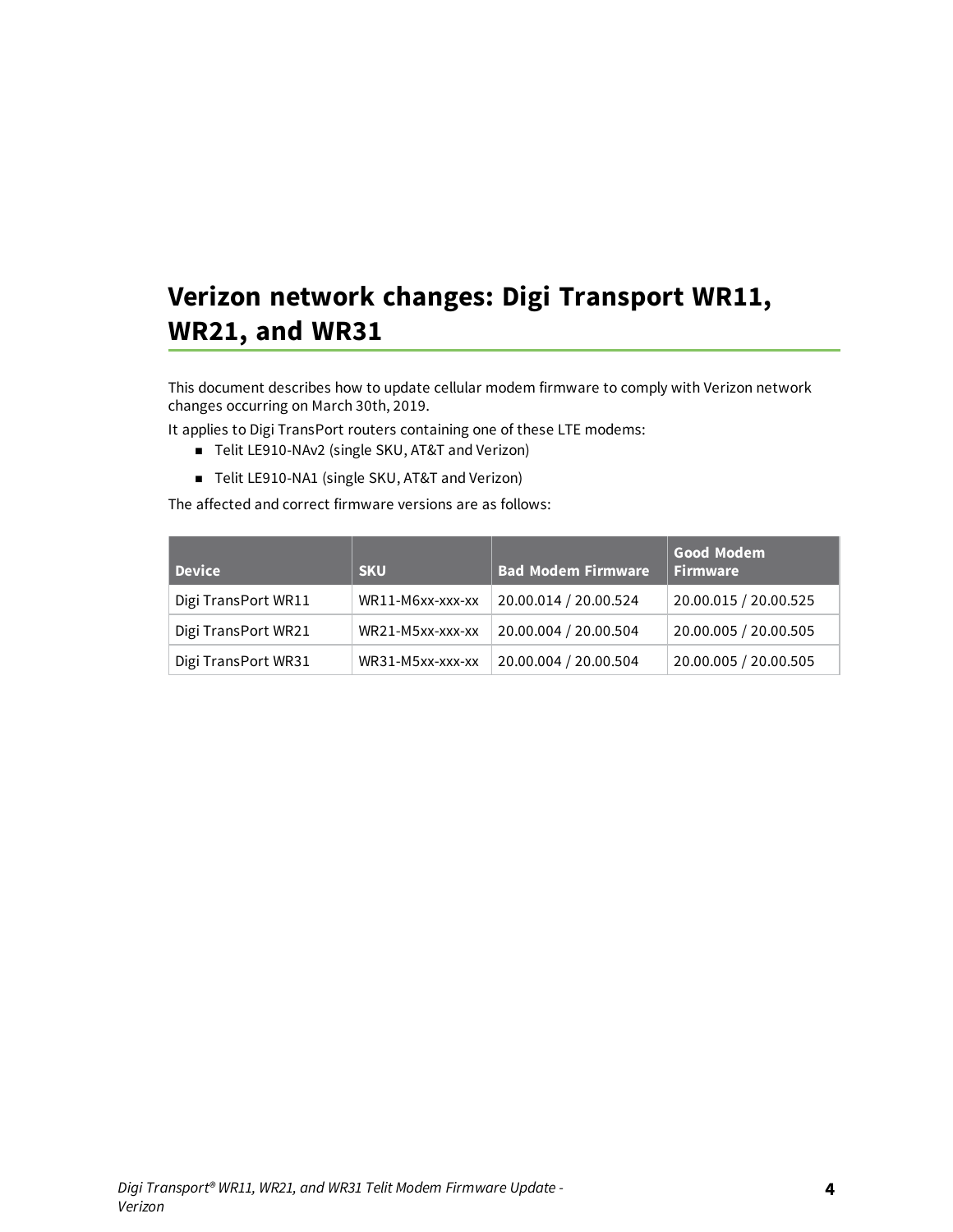# <span id="page-4-0"></span>**Determine if an update is needed**

Within the Web User Interface (WebUI), navigate to A**dministration - Execute a command**, and issue the modem status command: *modemstat ?*

**Note** All WebUI Administrative commands can be issued at the Command Line Interface (CLI) using SSH, Telnet, or serial.

Within the results, the modem firmware version will be listed next to "Firmware:". If this data shows 20.00.\*\*4, then the modem needs to be updated. Refer to the image below as a reference:

| User: username                      | <b>Administration - Execute a command</b>                            |
|-------------------------------------|----------------------------------------------------------------------|
|                                     | Command: modemstat ?                                                 |
| Home                                |                                                                      |
| Wizards                             | Execute                                                              |
| Configuration                       |                                                                      |
| <b>Network</b>                      |                                                                      |
| <b>Alarms</b>                       | Command: modemstat ?                                                 |
| <b>System</b>                       | <b>Command result</b>                                                |
| <b>Remote Management</b>            |                                                                      |
| <b>Security</b>                     | Outcome: Got modem status OK:                                        |
| <b>Telemetry</b>                    | Time: 11 Feb 2019 17:09:10                                           |
|                                     | SIM status: READY                                                    |
| <b>Applications</b><br><b>Basic</b> | Firmware Carrier ID: Verizon                                         |
|                                     | Signal strength: -71 dBm                                             |
| Python                              | Radio technology: LTE                                                |
| <b>Management</b>                   | Signal quality (LTE): RSSI -70 dBm, RSRP -99 dBm, F<br>Radio band: 4 |
| <b>Network Status</b>               | Channel: 2050                                                        |
| <b>Connections</b>                  | Cell ID: 2E79020                                                     |
| <b>Telemetry</b>                    | Network: Verizon, 311480                                             |
| <b>Event Log</b>                    | Service Domain: PS only                                              |
| <b>Analyser</b>                     | Manufacturer: Telit<br>Model: LE910-NA V2                            |
| <b>Top Talkers</b>                  | Firmware: 20.00.004                                                  |
| <b>Administration</b>               | TMET: 358148060738791                                                |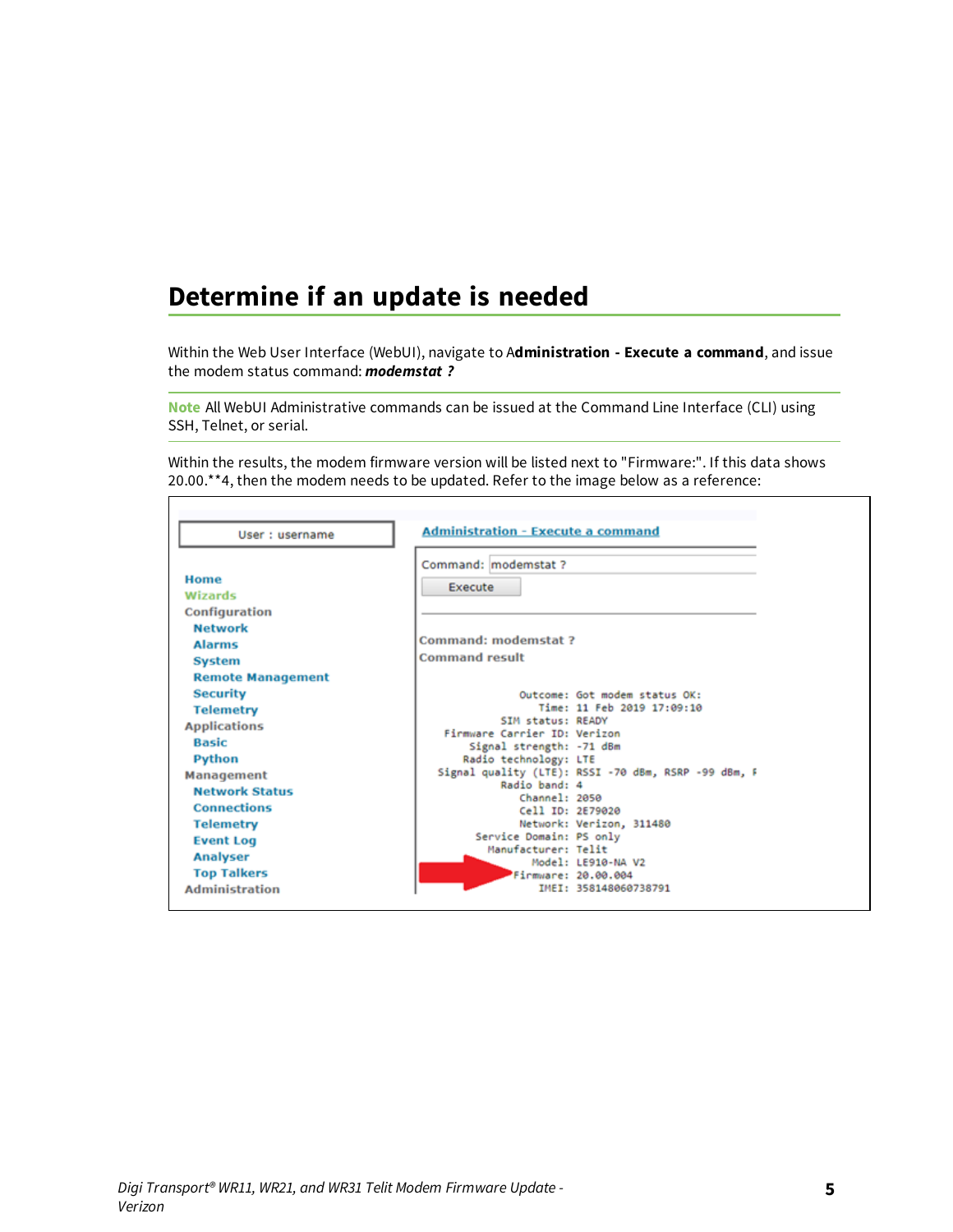# <span id="page-5-0"></span>**Update the Modem Firmware**

### <span id="page-5-1"></span>**Prerequisites**

The following is required to complete this update:

- SarOS device firmware must be running 6.1.3.8 or later, but strongly recommend 7.0.0.6 and thereafter
- 50MB of free storage required by the cellular modem firmware file. If storage is low, contact Tech support for guidance on freeing space on your router.

To determine how much space is available on our router:

- 1. Within the WebUI, navigate to **Administration - Execute a command**.
- 2. Issue the directory command: *dir*

The last line shows the number of Flash Free bytes.

### <span id="page-5-2"></span>**Best practices**

When upgrading your cellular module, any momentary loss of power or event that causes the router or modem to reset can result in an unrecoverable router. The following should be considered when performing the update:

- Do not remove power during the modem firmware update process.
- **n** Terminate any operation that may interfere with the modem firmware update process, including:
	- Python applications that programmatically control the cellular modem, for example to reset the modem, to do fail-over or to enable/disable the modem based on custom logic.
	- SureLink recovery mechanisms (i.e., link\_retries, check\_reg, rebootfails) or dual SIM failover features.
	- Router recovery mechanisms, like the cloud watchdog feature (cloud 0 watchdog).

### <span id="page-5-3"></span>**Where to find the updated modem firmware**

You can find the updated modem firmware by using the Public Support site method of upgrading firmware, which means you have direct access to **ftp1.digi.com**.

If you are not using the Public Support site method, the updated modem firmware can be found in the locations specified below: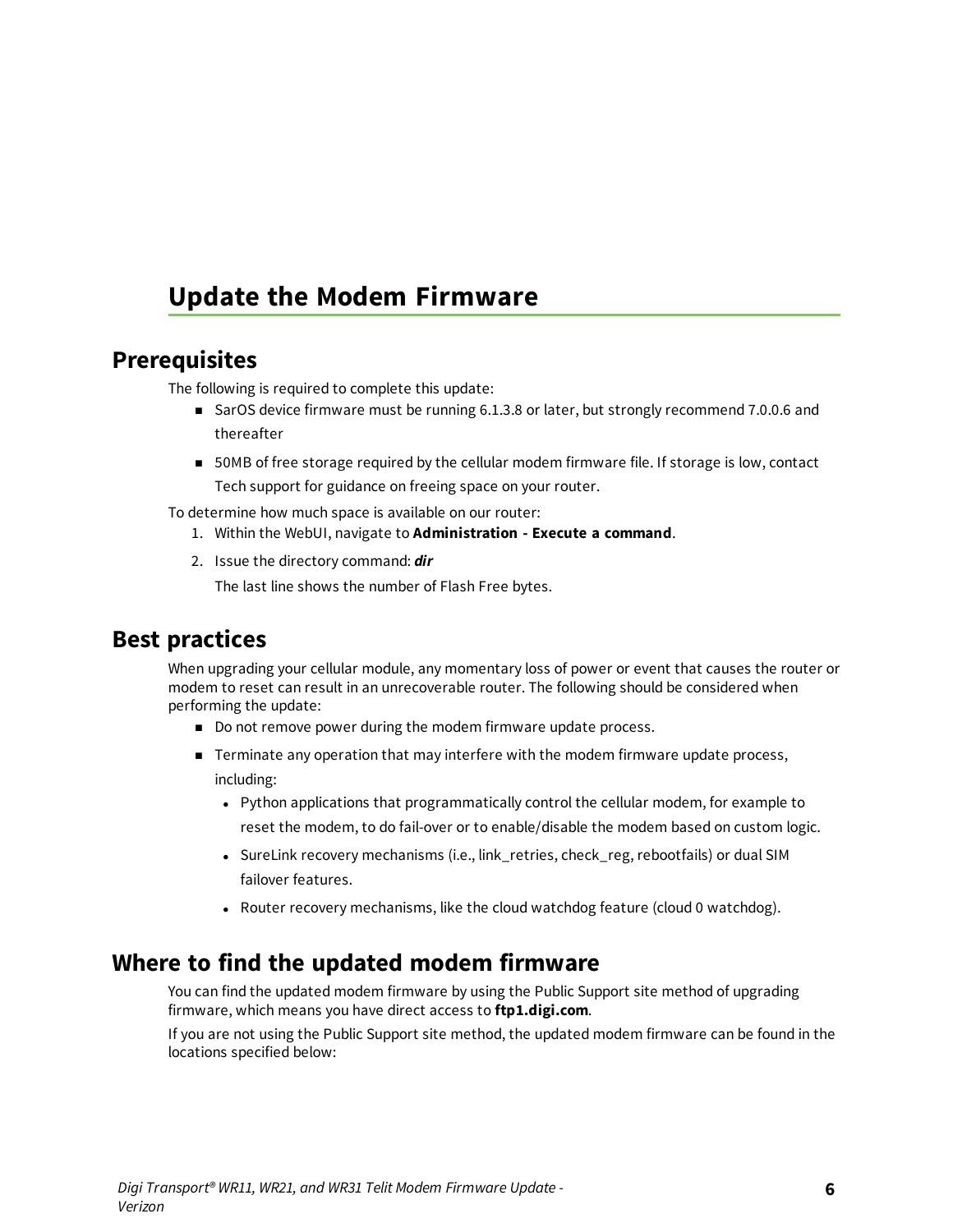### <span id="page-6-0"></span>**Modem: M6 (LE910- NA1)**

**Size**: 4866 0348 **all.bin MD5 checksum**: 322C4F0A12C107D72C82114927600599 **Location**: [http://ftp1.digi.com/support/firmware/transport/LE910NA1\\_carrier\\_firmware/all.bin](http://ftp1.digi.com/support/firmware/transport/LE910NA1_carrier_firmware/all.bin)

### <span id="page-6-1"></span>**Modem: M5 (LE910 NA-V2)**

**Size**: 4866 2956

**all.bin MD5 checksum**: 38B4470F298A7A8EE1698FD21FB8C781 **Location**: [http://ftp1.digi.com/support/firmware/transport/LE910NA\\_V2\\_carrier\\_firmware/all.bin](http://ftp1.digi.com/support/firmware/transport/LE910NA_V2_carrier_firmware/all.bin)

If your router has access to the Digi public support site (ftp1.digi.com), the update can be done using a single command.

You can test whether you have access to the Digi Public Support site.

- 1. Within the WebUI, navigate to **Administration - Execute a command**.
- 2. Initiate the ping command: *ping ftp1.digi.com*
- 3. If you can resolve and connect to **ftp1.digi.com**, the ping command will return immediately and show 100 % success.

If you do not have access to the support site, then two steps are required: placing the correct modem firmware on to the router and then initiating the firmware update.

### <span id="page-6-2"></span>**Updating the modem firmware on your router**

There are three methods shown below that can be used to download modem firmware and update your router:

- <sup>n</sup> Method 1: Update the modem [firmware](#page-7-0) using Digi Remote Manager
- Method 2: Update the modem firmware using your [WAN connection](#page-9-0)
- Method 3: Update the modem firmware using a local LAN [connection](#page-10-2)

After you have updated the modem firmware, verify that the update was successful.

**Note** Downloading the firmware over a cellular connection [\(method](#page-7-0) 1 and [method](#page-9-0) 2) will result in roughly 50 MB of data use on your cellular data plan.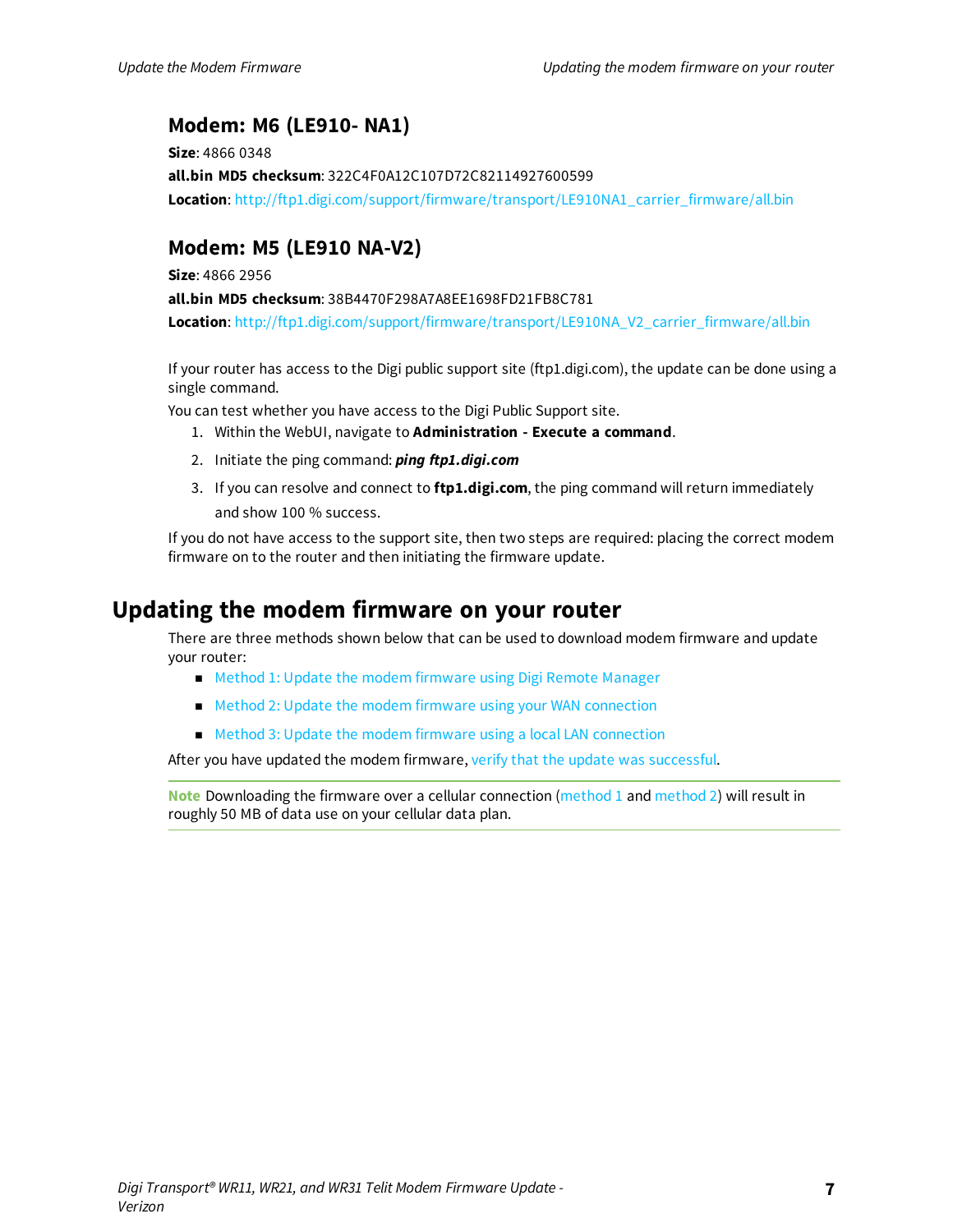# <span id="page-7-0"></span>**Method 1: Update the modem firmware using Digi Remote Manager**

### <span id="page-7-1"></span>**Step 1: Download the updated modem firmware**

#### *If you have access to Digi's public support site*

#### **For a single device**

- 1. Within Digi Remote Manager, navigate to **Device Management > Devices**.
- 2. Double-click on the desired device to open the **Properties** screen.
- 3. In the **Properties** screen, click **Administration > Execute a command**, and initiate the download process using the command: *carrier all -ftp*

#### **For multiple devices**

- 1. Within Digi Remote Manager, navigate to **Device Management > Schedules**.
- 2. Click **New Schedule**.
- 3. Click **Command Line Interface**, and type the command: *carrier all -ftp*
- 4. De-select the **Allow Offline** option.

Use the image below as a reference:

| <b>New Schedule</b> |                             |                                                                        |
|---------------------|-----------------------------|------------------------------------------------------------------------|
|                     |                             |                                                                        |
| Device              | Reboot                      | Run the carrier command on WR21s (M5)<br>Description                   |
| Xbee                | Gateway Firmware Update     |                                                                        |
| <b>SMS</b>          |                             | Commands                                                               |
| Satellite           | <b>RCI Command</b>          |                                                                        |
| SM/UDP              | <b>Upload Python Files</b>  | <b>Command Line Interface</b>                                          |
| My Tasks            | <b>Upload Files</b>         |                                                                        |
| <b>Public Tasks</b> | <b>Retrieve Files</b>       | carrier all -ftp<br>Command:                                           |
|                     | <b>Delete Files</b>         | Allow Offline<br>On End: $\blacktriangleright$<br>On Error: End Task ▼ |
|                     | <b>List Files</b>           |                                                                        |
|                     | Disconnect                  |                                                                        |
|                     | <b>Import Configuration</b> |                                                                        |
|                     |                             |                                                                        |

**Note** The task can also be saved using the **Save As** option at the bottom. This allows the task to be run again without having to build the task each time.

- 5. Enter a description in the **Description** field.
- 6. Click **Schedule >>**.
- 7. On the scheduler page, choose the **Devices**, **Tags**, or **Groups** to run the task against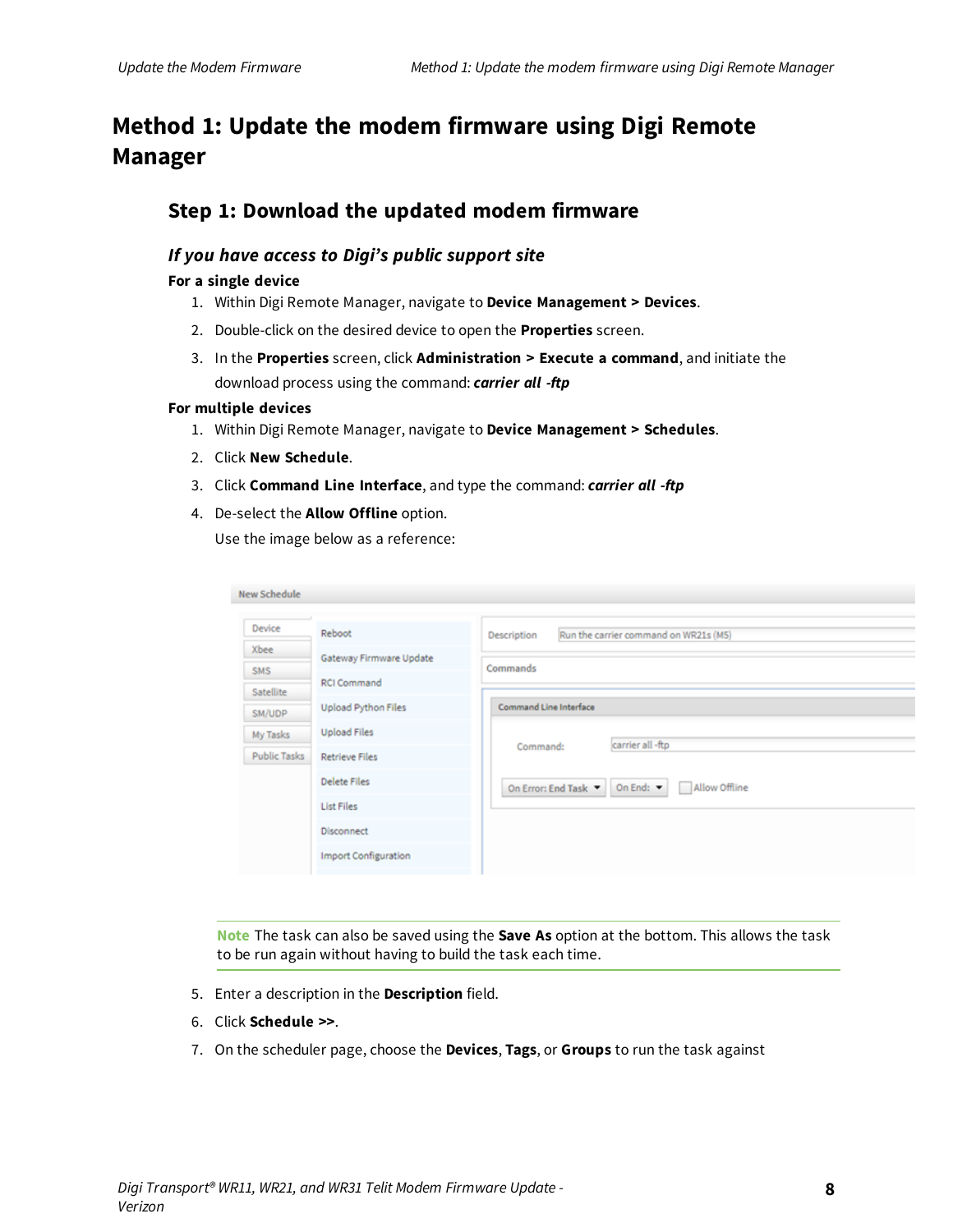**Note** The TransPort devices must all be of the same type when using this method (e.g. – All devices must be WR21s). If the devices are not of the same type and the task is run on them, it is likely the Digi device will become inoperable after the task completes.

8. Click **Run Now** to start the process for the selected devices.

#### *If you do not have access to Digi's public support site*

- 1. Within Digi Remote Manager, navigate to **Device Management > Devices**.
- 2. Double-click on the desired device to open the **Properties** screen.
- 3. In **Properties** screen, click **Administration > File Management** and then click **Upload** to place the all.bin file on to the router.
- 4. Navigate to **Administration > Execute a command**, and verify the file size matches using the command: *dir \*.bin*
- <span id="page-8-0"></span>5. Use **Execute a command** toinitiate the download process using the command: *carrier all*

### **Step 2: Download begins**

If your Remote Manager WAN connection is through cellular (PPP 1), you will lose connectivity to the router for 5-10 minutes while the firmware gets written to the modem. The modem will reconnect when complete.

**Note** When using Remote Manager for the update, keep the cloud watchdog active. The default Remote Manager Watchdog will not reset the router unless the router is disconnected for 45 minutes. See Best [Practices](#page-5-2) for issues when upgrading cellular modem firmware.

#### <span id="page-8-1"></span>**Step 3: Verify that the update was successful**

- 1. In the Remote Manager, click on the **Device Management** tab.
- 2. Double-click on the target device to display the device properties.
- 3. Click **Refresh** at the bottom of the **Device** page.
- 4. Click **Execute a command**.
- 5. Type in the modem status command: *modemstat ?*
- 6. Validate the output shows the updated firmware version. An example is listed below.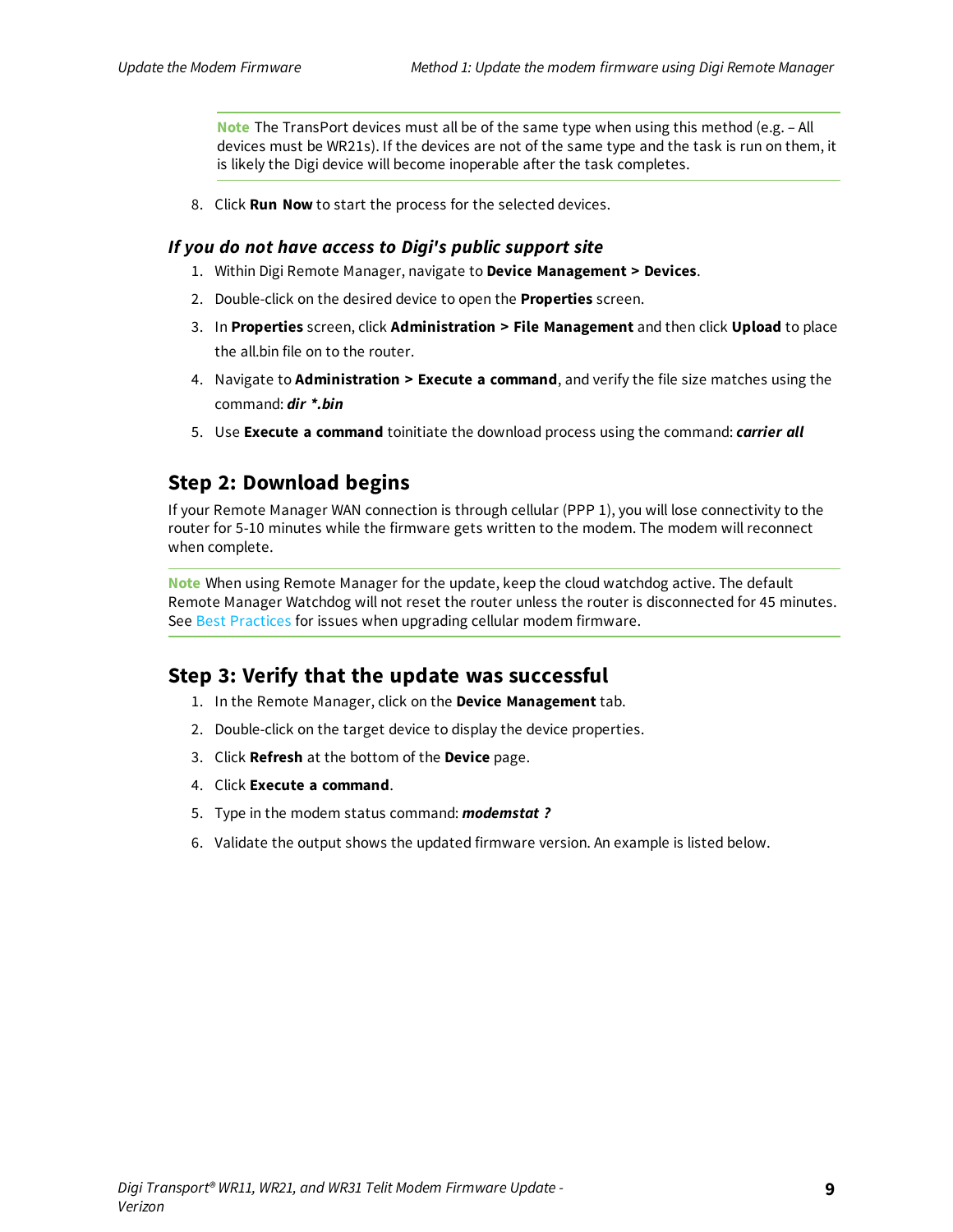

### <span id="page-9-0"></span>**Method 2: Update the modem firmware using your WAN connection**

#### <span id="page-9-1"></span>**Step 1: Download the updated modem firmware**

#### *If you have access to Digi's public support site*

- 1. In the WebUI, navigate to **Administration - Execute a command**.
- 2. Initiate the download process using command: *carrier all -ftp*

#### *If you do not have access to Digi's public support site*

- 1. Using an FTP program, such as FileZilla, place the **all.bin** file on the root (/) directory of the router.
- 2. Within the WebUI, navigate to **Administration - Execute a command**, and verify the file size matches using the command: *dir \*.bin*
- 3. While on the same **Execute a command page**, initiate the download process using the command: *carrier all*

**Note** See Best [Practices](#page-5-2) for information about common issues when upgrading cellular modem firmware.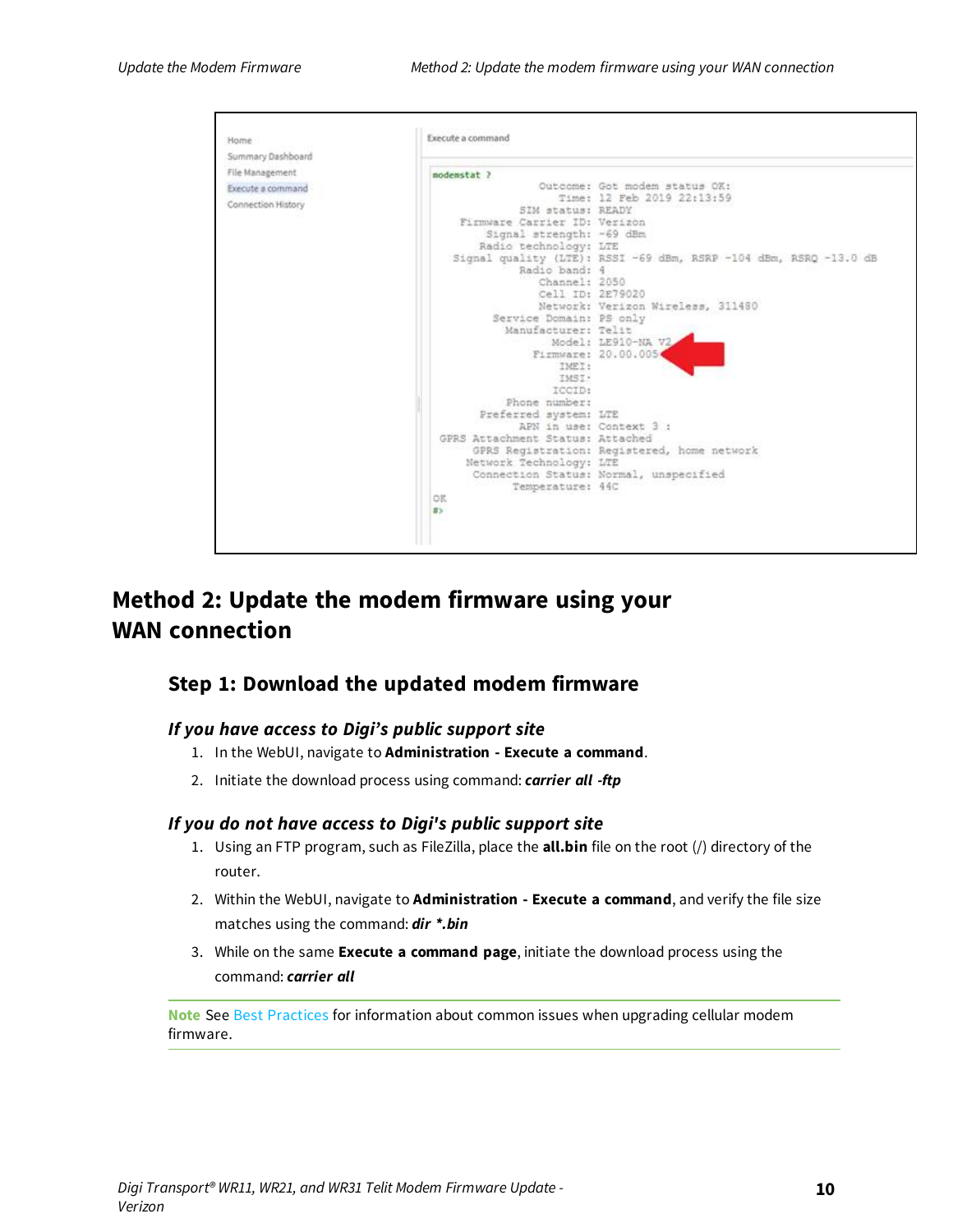### <span id="page-10-0"></span>**Step 2: Download begins**

If your Web UI WAN connection is through cellular (PPP 1), you will lose connectivity to the router for 5- 10 minutes while the firmware gets written to the modem. The modem will reconnect when complete.

### <span id="page-10-1"></span>**Step 3: Verify that the update was successful**

After the upgrade process completes, wait 10 minutes. and re-issue the modem status command: *modemstat ?*

This command can be executed in the WebUI under **Administration - Execute a command**, or at the CLI via Telnet, SSH, or the serial port.

The updated modem firmware version listed in the **Firmware** field should be **20.00.\*\*5**. An example of this is shown below:

| User: username           | <b>Administration - Execute a command</b>                       |
|--------------------------|-----------------------------------------------------------------|
|                          | Command: modemstat ?                                            |
| Home                     | Execute                                                         |
| Wizards                  |                                                                 |
| Configuration            |                                                                 |
| <b>Network</b>           |                                                                 |
| <b>Alarms</b>            | Command: modemstat ?                                            |
| System                   | <b>Command result</b>                                           |
| <b>Remote Management</b> |                                                                 |
| <b>Security</b>          | Outcome: Got modem status OK:                                   |
| <b>Telemetry</b>         | Time: 11 Feb 2019 17:26:53                                      |
| <b>Applications</b>      | SIM status: READY                                               |
| <b>Basic</b>             | Firmware Carrier ID: Verizon                                    |
| Python                   | Signal strength: -69 dBm<br>Radio technology: LTE               |
| Management               | Signal quality (LTE): RSSI -68 dBm, RSRP -99 dBm, RSRQ -12.5 dB |
| <b>Network Status</b>    | Radio band: 13                                                  |
| <b>Connections</b>       | Channel: 5230                                                   |
|                          | Cell ID: 2E79003                                                |
| <b>Telemetry</b>         | Network: Verizon Wireless, 311480<br>Service Domain: PS only    |
| <b>Event Log</b>         | Manufacturer: Telit                                             |
| <b>Analyser</b>          | Model: LE910-NA V2                                              |
| <b>Top Talkers</b><br>.  | Firmware: 20.00.005<br>THET. SEALIAACASSASAA                    |

# <span id="page-10-2"></span>**Method 3: Update the modem firmware using a local LAN connection**

### <span id="page-10-3"></span>**Step 1: Download the updated modem firmware**

#### *If you have access to Digi's public support site*

- 1. In the WebUI, navigate to **Administration - Execute a command**.
- 2. Initiate the download process using command: *carrier all -ftp*

#### *If you do not have access to Digi's public support site*

1. Using an FTP program, such as FileZilla, place the **all.bin** file on the root (/) directory of the router.